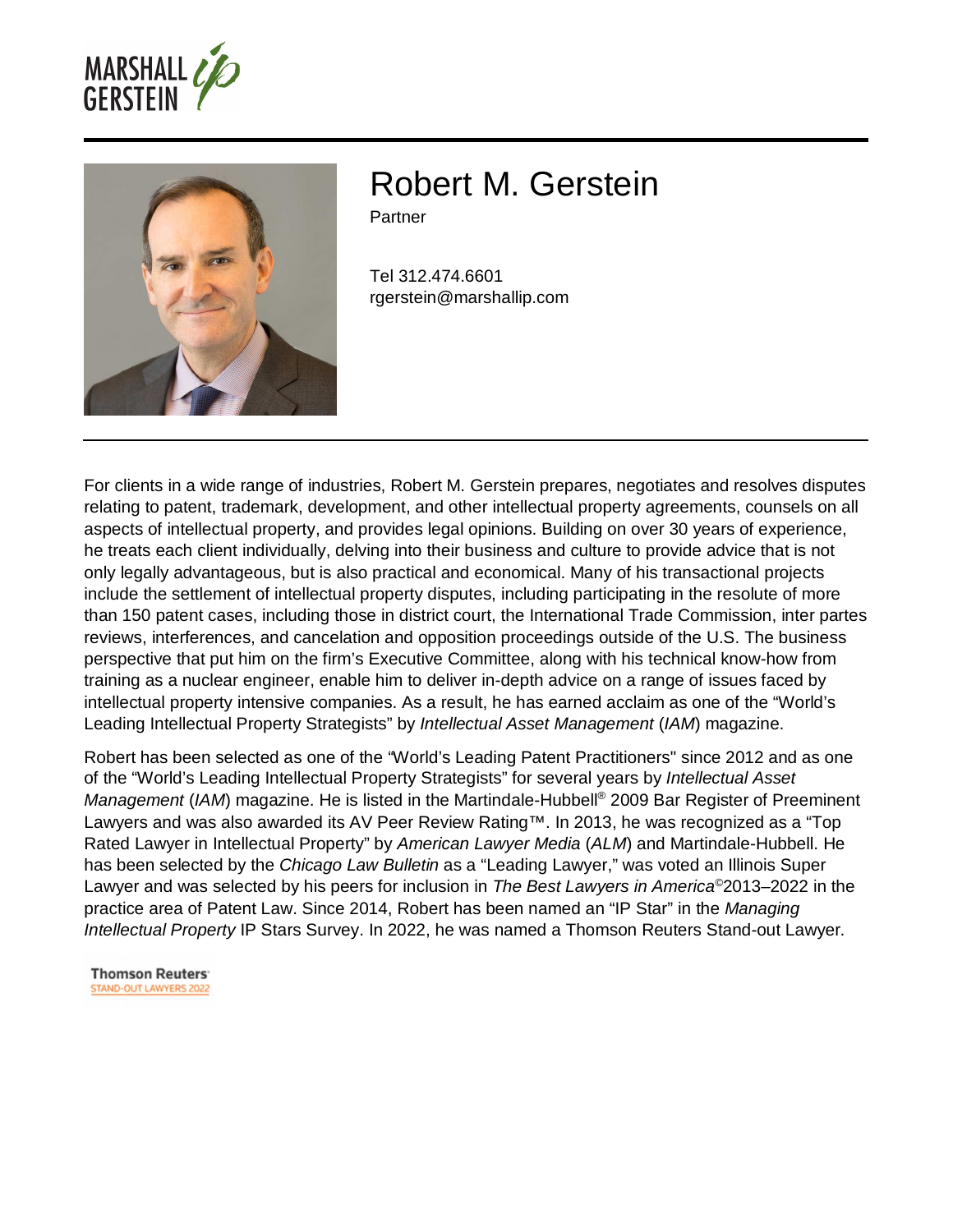

# **Practices**

- Copyrights
- IP Litigation
- IP Transactions
- Patent Prosecution
- Post-Grant Patent Proceedings
- Trade Secrets
- Trademarks

#### **Industries**

- Automotive & Transportation
- Cleantech & Renewables
- Consumer Products
- Internet & Cyberlaw
- Industrial & Mechanical Technologies
- Medical Devices
- Non-Profit Technology Transfer

# **Representative Experience**

- An information technology development company's largest customer decided it needed a formal agreement to cover the services provided. Most importantly, covering who would own and use the intellectual property related to what was developed. Marshall Gerstein negotiated a Master Services Agreement that kept the client's biggest customer happy, ensuring that the intellectual property provisions allowed the client to maintain its other relationships and provided a platform for future growth.
- When a large telecommunications company was sued by another large competitor, Marshall Gerstein helped develop an offensive strategy that went far beyond defending the lawsuit. We advised the client regarding third-party patents that could be asserted against the competitor, drafted and negotiated agreements with the third parties to acquire several patents, and asserted the patents against the competitor. That strategy led to a favorable settlement for the client without the need for time-consuming and expensive trials.

Robert has handled transactions and has given legal opinions for many technologies, including:

- Computers and software
- Pharmaceuticals and biotechnology
- Medical devices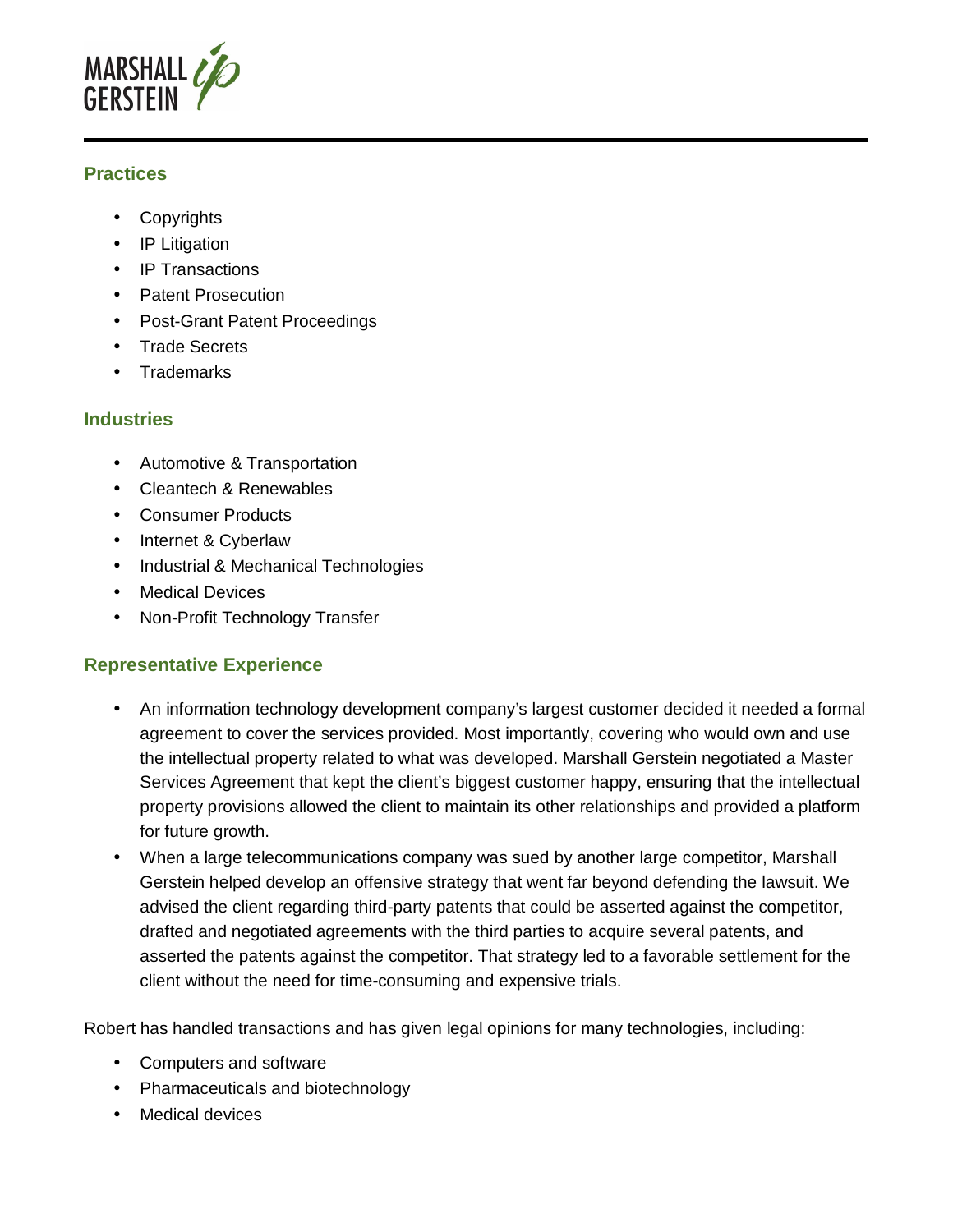

- Vacuum cleaners
- Superconductors
- Video games
- Radio frequency filters
- Horticulture
- E-commerce
- Healthcare IT

# **Background and Credentials**

Robert strives to get a deep understanding of each client's business and technology, and integrate all aspects of IP with the organization's business goals. The best solution for one client may not work for another due to their size, corporate cultures, product types and competitive landscape. Applying a concerted and analytical approach, he uncovers as much as possible about the client and the marketplace. That method leads to recommendations that the client can most easily use, while still affording the best legal protection.

In addition to his client counseling and work on transactions and licenses, he is involved in patent, trademark, copyright, unfair competition and contract arbitrations, mediations, and litigation. He has prepared numerous legal opinions for clients, primarily involving contract interpretation, patent validity, patent infringement or patentability. He also conducts due diligence for intellectual property transactions, as well as the intellectual property aspects of mergers, acquisitions and public offerings. Robert has also served as an expert witness on intellectual property transactions.

His experience includes patent and trademark prosecution. The patent prosecution work relates to U.S. foreign and international patent applications and has included reexaminations, inter partes reviews and appeals before the Board of Patent Appeals and Interferences.

He has been with Marshall Gerstein since 1988 and has been a partner since 1995. Robert served on the firm's Executive Committee for more than a decade and currently serves as Chair of the firm's Finance Committee and Chair of the firm's Technology Committee.

In 1988, Robert graduated from The University of Michigan Law School, cum laude, and received his B.S.E., with honors, in nuclear engineering from the College of Engineering at the University of Michigan in 1985.

# **Education**

- University of Michigan Law School (J.D., cum laude)
- University of Michigan (B.S., with honors)
	- o Nuclear Engineering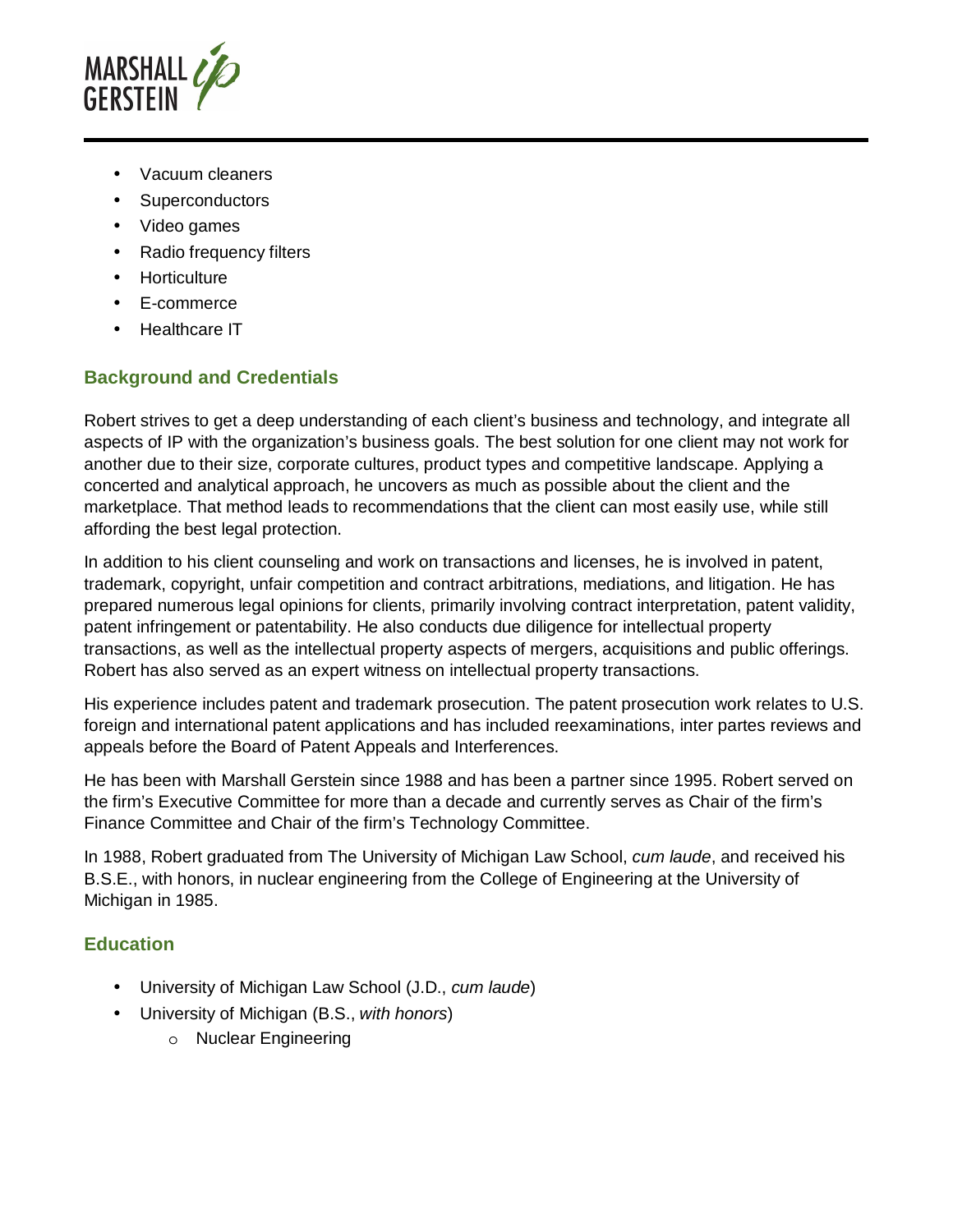

#### **Bar Admissions**

- Illinois
- U.S. District Court, Northern District of Illinois
- U.S. Patent and Trademark Office
- Admitted to practice pro hac vice in various district courts throughout the U.S.

# **Publications and Presentations**

May 4, 2021 **"IP Issues in AI, Software Licensing, and IT Services Agreements and Related Due Diligence"**  World IP Forum

August 20, 2020 **Federal Circuit Reduces Licensor Control of Infringement Suits**  Marshall Gerstein Alert

August 20, 2020 **Federal Circuit Grants Licensees More Control Over Infringement Litigation**  Marshall Gerstein Alert

July 31, 2020 **"Fed. Circ.'s UT Immunity Ruling Places Licensing In Spotlight" (featured quotes)**  Law360

July 24, 2019 **"Mission Accomplished for Trademark Licensees"**  Managing Intellectual Property

March 7, 2019

**"Tempnology Looks for Warm Trademark Ruling From Supreme Court" (featured quotes)**  The Deal

February 25, 2019 **"Mission Product Oral Argument Promises Certainty on Long Unresolved Question" (featured quotes)**  IPWatchdog

February 22, 2019 **"2019 IPPulooza"**  Association of Corporate Counsel, RTP Chapter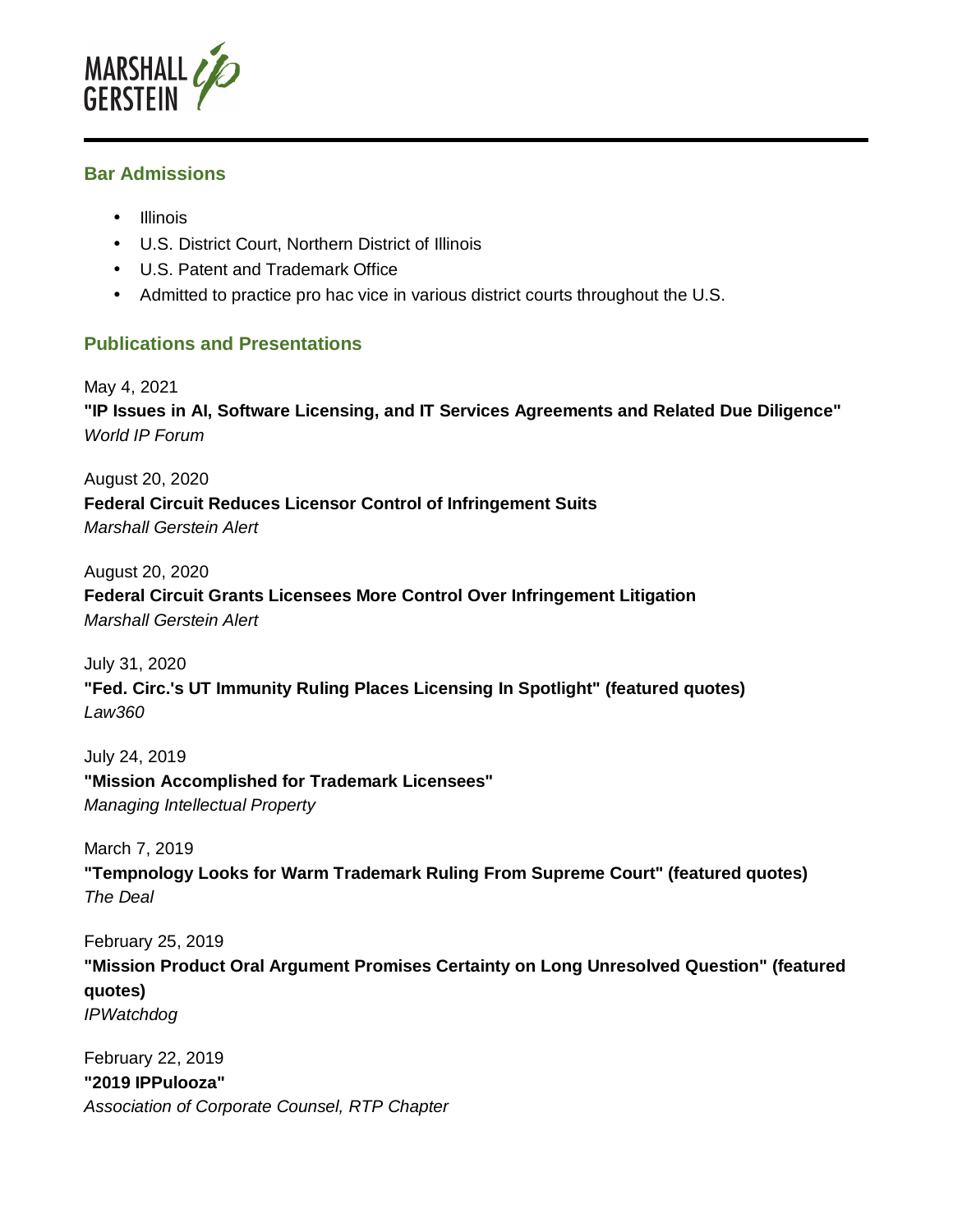

February 21, 2019 **"SCOTUS Examines TM Licensing Post-Bankruptcy" (featured quotes)**  World Intellectual Property Review

February 19, 2019 **"SCOTUS Examines TM Licences in Bankruptcy" (featured quotes)**  Intellectual Property Magazine

June 28, 2017 **"Lessons From This Year's High Court IP Rulings: Part 2" (featured quotes)**  Law360

May 31, 2017 **"Lexmark: Good for Consumers, Bad for Manufacturers" (featured quotes)**  Intellectual Property Magazine

May 31, 2017 **"U.S. Supreme Court Overturns Federal Circuit Patent Exhaustion Stance in Impression v. Lexmark" (featured quotes)**  Managing Intellectual Property

May 30, 2017 **"Supreme Court Limits Use of Patents to Enforce Post-Sale Restrictions"**  Marshall Gerstein Alert

May 30, 2017 **"Patent Exhaustion at the Supreme Court: Industry Reaction to Impression Products v. Lexmark" (featured quotes)**  IPWatchdog

March 28, 2017 **"Impression v. Lexmark Arguments Analysis: When Are Patent Rights Exhausted?" (featured quotes)**  Managing Intellectual Property

March 24, 2017 **"SCOTUS Reviews 'Long and Tortured' Patent Exhaustion Doctrine" (featured quotes)**  Intellectual Property Magazine

March 22, 2017 **"Impression v. Lexmark: SCOTUS Questions Patent Exhaustion Rules" (featured quotes)**  World Intellectual Property Review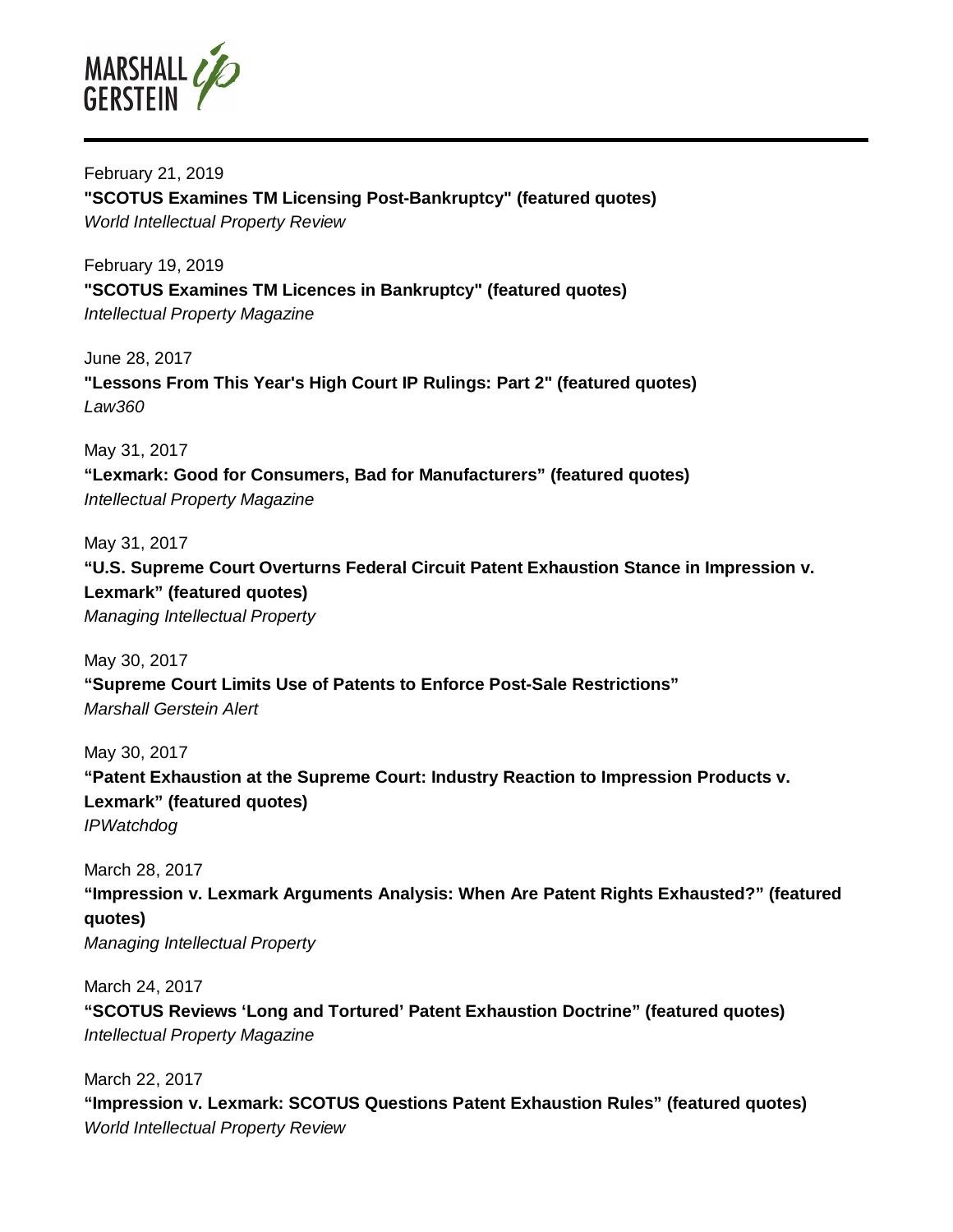

March 20, 2017 **"SCOTUS to Decide Patent Exhaustion Question" (featured quotes)**  IPPro Patents

March 14, 2017 **"The Diminishing Returns of Venture Philanthropy"**  AUTM Annual Meeting

December 6, 2016 **"Supreme Court to Review Important Patent Exhaustion Decision"**  Marshall Gerstein Alert

April 6, 2016 **"Preparing Your Business for Investment or Sale: Critical Viewpoints on Closing the Deal"**  CIMposium 2016

February 15, 2016 **"Federal Circuit Sidesteps Supreme Court Twice in Exhaustion Ruling"**  Marshall Gerstein Alert

December 3, 2015 **"Preparing Your Business for Investment or Sale: Critical Viewpoints on Closing the Deal"**  MATTER Panel Discussion

June 22, 2015 **"Attorneys React To Supreme Court Patent Royalties Case" (featured quotes)**  Law360

August 6, 2013 **"Cover Story: Tech Patent Battles"**  First Business

July 2, 2013 **"Capitalizing on R&D"**  CFO.com

May 16, 2013 **"USPTO Cuts Threaten To Hobble Already Stressed Agency" (featured quotes)**  Law360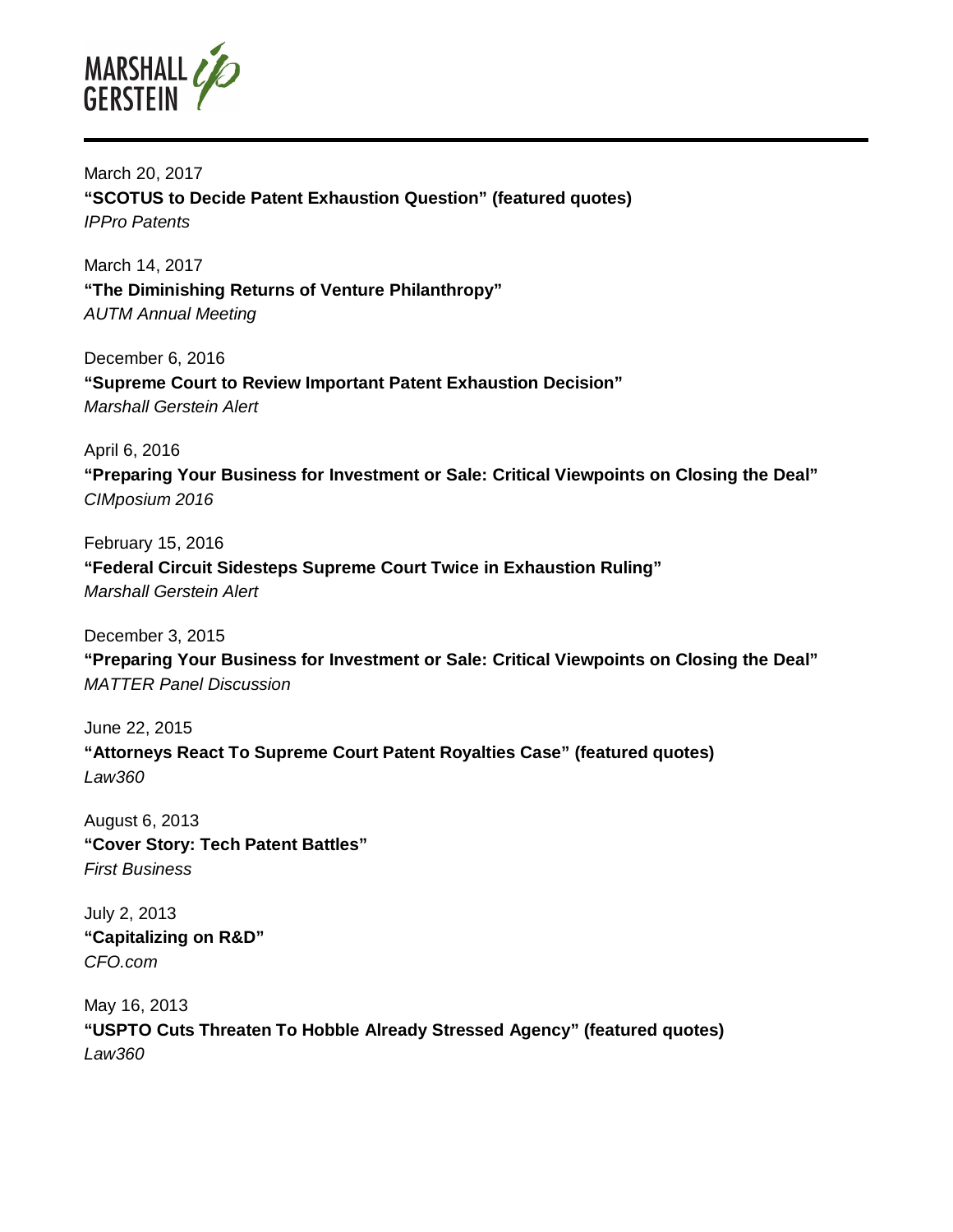

April 3, 2013 **"Cover Story: Patents vs. Generics"**  First Business

February 22, 2013 **"Cover Story: Cyber Sleuth"**  First Business

July 31, 2012 **"Cover Story: Apple vs. Samsung"**  First Business

November 18, 2011 **"In Hot Patent Market, New Rules Expected to Spur Swifter Filings" SmallBusinessExecutive** 

October 4, 2011 **"Hospira's Plan For Generic Drug Draws Lawsuit From Abbott"**  Crain's Chicago Business

October 1, 2011 **"New Patent Law Highlights The Need For Speed"**  CFO Magazine

September 21, 2011 **"Patent Patience"**  First Business, live video interview in nationally syndicated television program

September 13, 2011 **"IP Lawyers See New Patent Law as Major Shift"**  Chicago Daily Law Bulletin

September 9, 2011 **"Patent Overhaul"**  The Chicago Tribune

August 22, 2011 **"Patent Reform"**  First Business, live video interview in nationally syndicated television program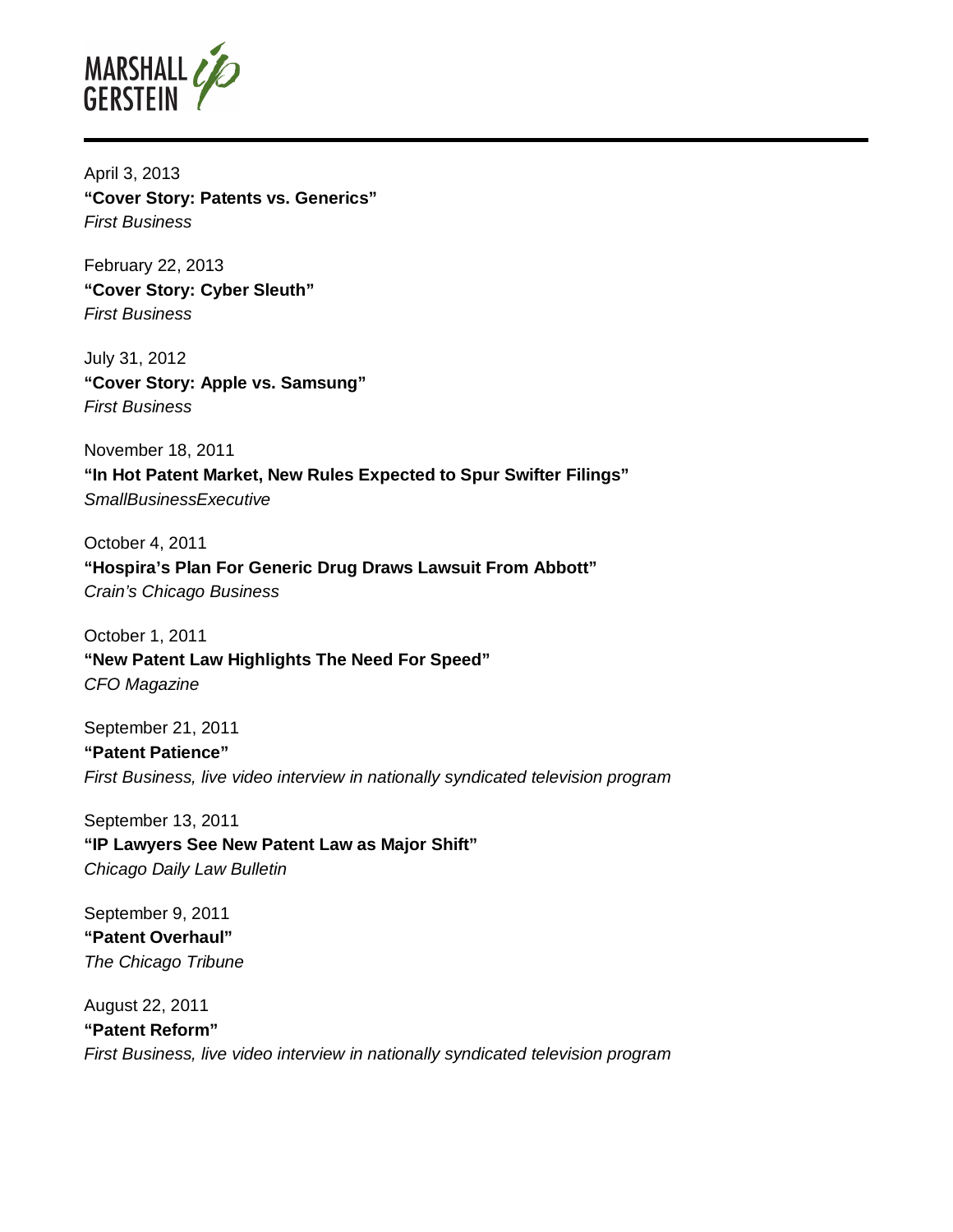

August 3, 2011 **"Financial Independence For The Patent Office"**  IPLaw360

March 29, 2011 **"Are Bayh-Dole's Best Days Over?"**  Law360

2009 **"Licensing Strategies for Success"**  Panelist at Corporate Intellectual Property Conference 4th Annual Meeting

#### **Community and Professional Involvement**

- American Bar Association (ABA)
- Chicago Bar Association (CBA)
- Illinois State Bar Association (ISBA)
- Intellectual Property Law Association of Chicago (IPLAC)
- American Bar Foundation
- Executives' Club of Chicago

#### **Representative Matters**

Clients have benefitted from Robert's representation in the following cases:

Ballard Medical Products v. Bissell Medical Products\* U.S. District Court, District of Utah Case Type(s): Patent Infringement Area(s) of practice: Mechanical Arts

Berfield\* v. White Consolidated Industries Case Type(s): Arbitration Area(s) of practice: Intellectual Property Transactions

Carrot Top, Inc. v. KES Irrigation Systems, Inc.\* U.S. District Court, Northern District of Georgia Case Type(s): Patent Infringement Area(s) of practice: Mechanical Arts

Directed Electronics, Inc. v. Code Alarm, Inc.\* U.S. District Court, Southern District of California Case Type(s): Patent Infringement Area(s) of practice: Electrical Arts/Computer Software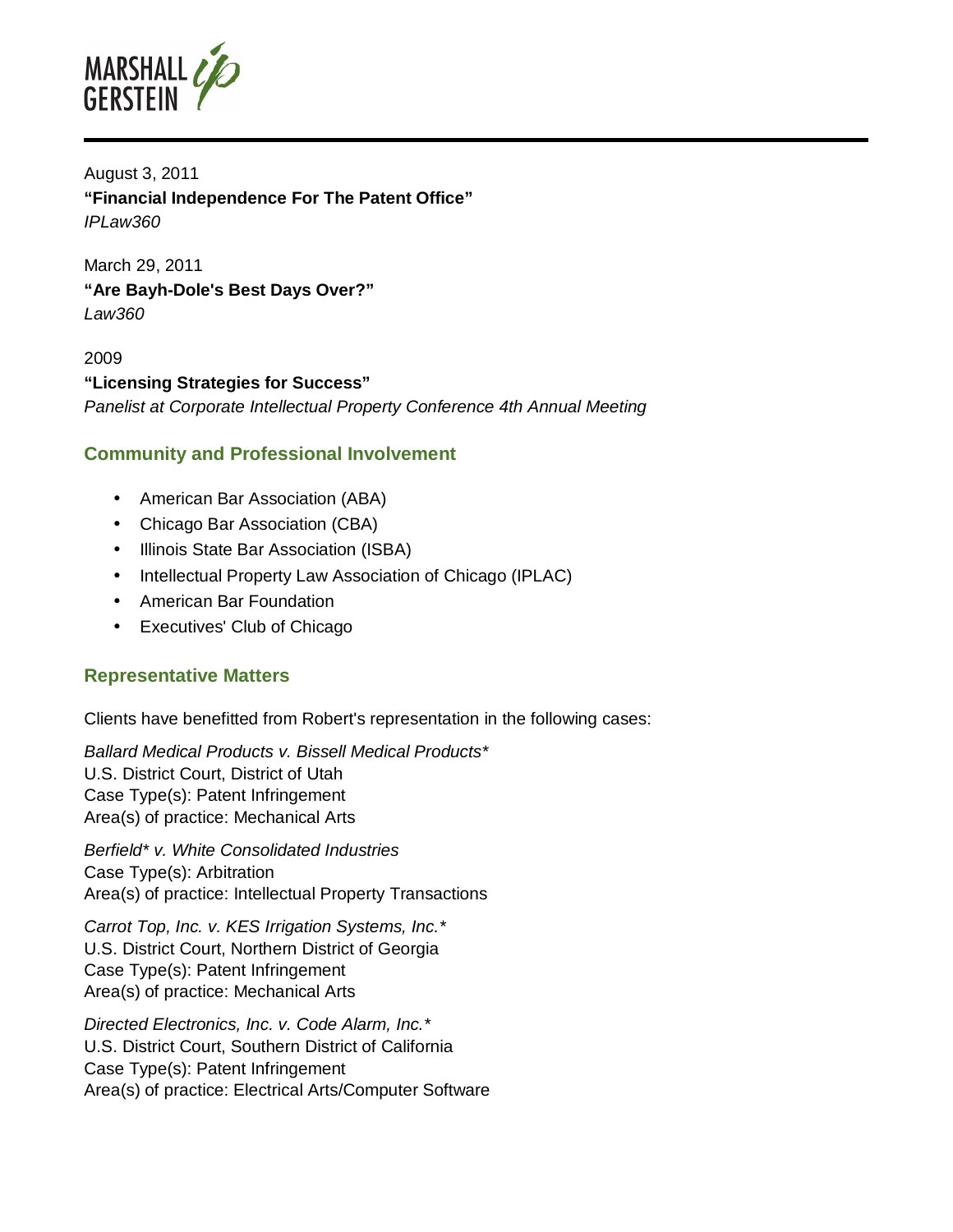

Dynamic Graphics, Inc.\* v. Goldmind Publishing Illinois State Court Case Type(s): Copyright Infringement Area(s) of practice: Copyrights

Gatsby's Inc.\* v. Robert Bruce, et al. Illinois State Court Case Type(s): Trademark Infringement Area(s) of practice: Trademarks

Ghirardelli Chocolate Company et al.\* v. Kroger et al. U.S. District Court, District of Oregon Case Type(s): Trademark Infringement Area(s) of practice: Trademarks

Johnson & Johnson v. The Procter and Gamble Co.\* U.S. District Court, District of Colorado Case Type(s): Patent Infringement Area(s) of practice: Chemistry/Chemical Engineering

JVM Innovations, LLC v. Spalding & Evenflow Companies v. Kolcraft Enterprises, Inc., et al.\* U.S. District Court, District of Ohio Case Type(s): Trade Secrets, Unfair Competition Area(s) of practice: Mechanical Arts, Trade Secrets

Kitchens of Sara Lee, Inc.\* v. Sar A Lee, Inc. U.S. District Court, Northern District of Illinois Case Type(s): Trademark Infringement, Trade Dress Area(s) of practice: Trademarks

Nabisco, Inc. v. Trolli, Inc.\* U.S. District Court, District of New York Case Type(s): Trade Dress Area(s) of practice: Litigation

National Gypsum Co.\* v. Centex American Gypsum U.S. Bankruptcy Court, Northern District of Texas Case Type(s): General Civil Litigation Area(s) of practice: Litigation

Oscar Mayer v. Sara Lee\* U.S. District Court, Eastern District of Wisconsin Case Type(s): Trademark Infringement, Trade Dress, Patent Infringement Area(s) of practice: Mechanical Arts

Oscar Mayer, Inc. v. Sara Lee Corp.\* U.S. District Court, Eastern District of Wisconsin Case Type(s): Copyright Infringement Area(s) of practice: Litigation, Copyrights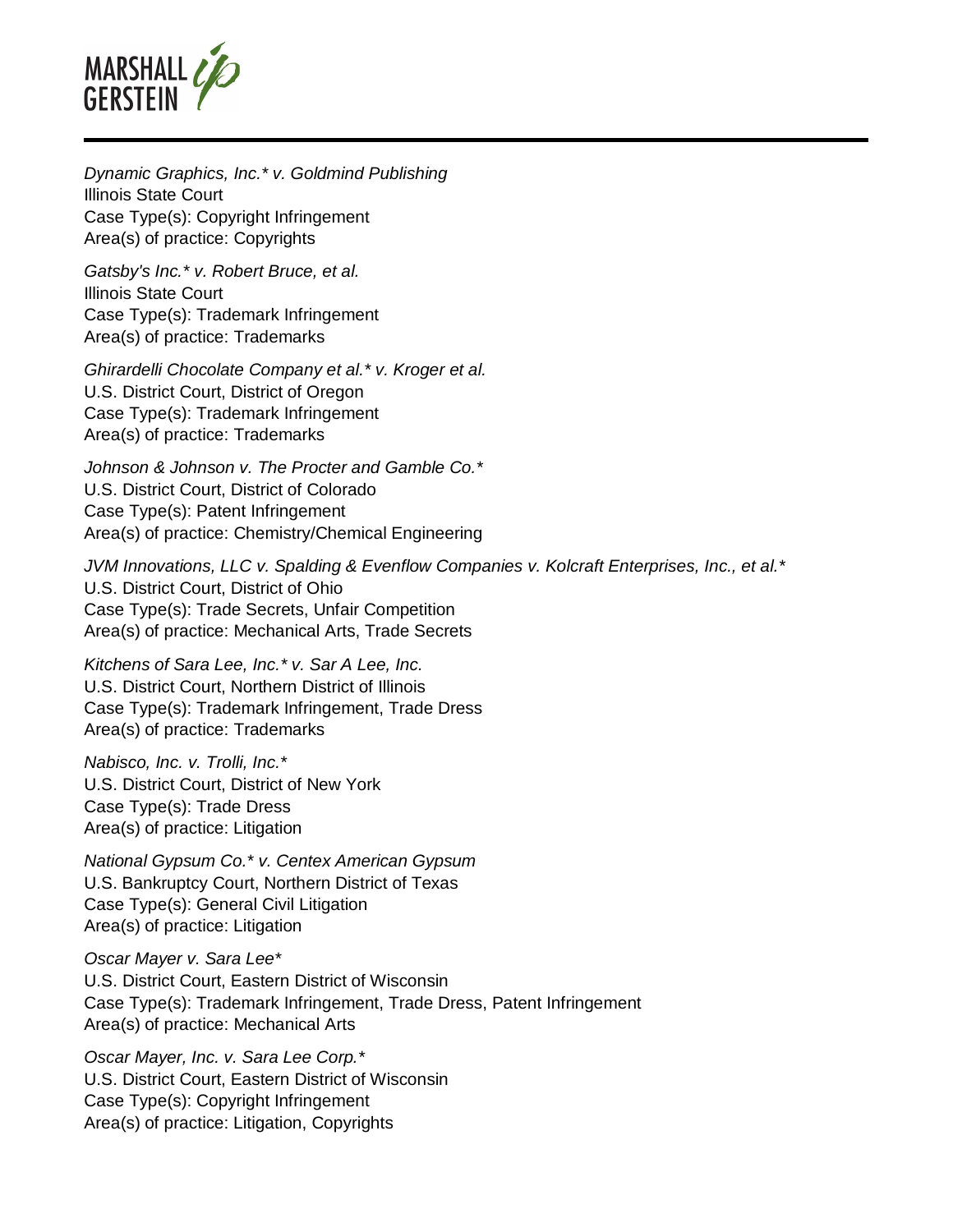

Paddock Pool Equipment, Inc.\* v. Kiefer Chancery Division, Circuit Court of Cook County Case Type(s): Patent Infringement Area(s) of practice: Mechanical Arts, Litigation

Precor Incorporated v. Sports Art Industrial Co., LTD\* U.S. District Court, Washington Case Type(s): Patent Infringement Area(s) of practice: Litigation, Mechanical Arts

Schwinn Cycling and Fitness\* v. Mad Dogg Athletics U.S. Bankruptcy Court, Colorado Case Type(s): General Civil Litigation Area(s) of practice: Litigation

Sitrick<sup>\*</sup> v. Electronic Arts, Inc. U.S. District Court, Chicago Case Type(s): Patent Infringement Area(s) of practice: Electrical Arts/Computer Software, Litigation

Sitrick\* v. Nintendo of America, Inc. and Sega of America, Inc. U.S. District Court, Northern District of Illinois Case Type(s): Patent Infringement Area(s) of practice: Litigation, Electrical Arts/Computer Software

Stars Beverages v. Ghirardelli Chocolate Company\* U.S. District Court, Minnesota Case Type(s): Trademark Infringement Area(s) of practice: Trademarks, Litigation

The Bradbury Company\* v. ASC Machine Tools, Inc. U.S. District Court, District of Kansas Case Type(s): Patent Infringement Area(s) of practice: Litigation, Mechanical Arts

The Procter & Gamble Company\* v. ICD Industries U.S. District Court, District of Pennsylvania Case Type(s): Patent Infringement Area(s) of practice: Mechanical Arts, Litigation

The Procter & Gamble Company\* v. Johnson & Johnson U.S. District Court, District of Wisconsin Case Type(s): Patent Infringement Area(s) of practice: Mechanical Arts, Litigation

Toro Co. v. McCulloch Corp.\* U.S. District Court, District of Minnesota Case Type(s): Patent Infringement Area(s) of practice: Litigation, Mechanical Arts